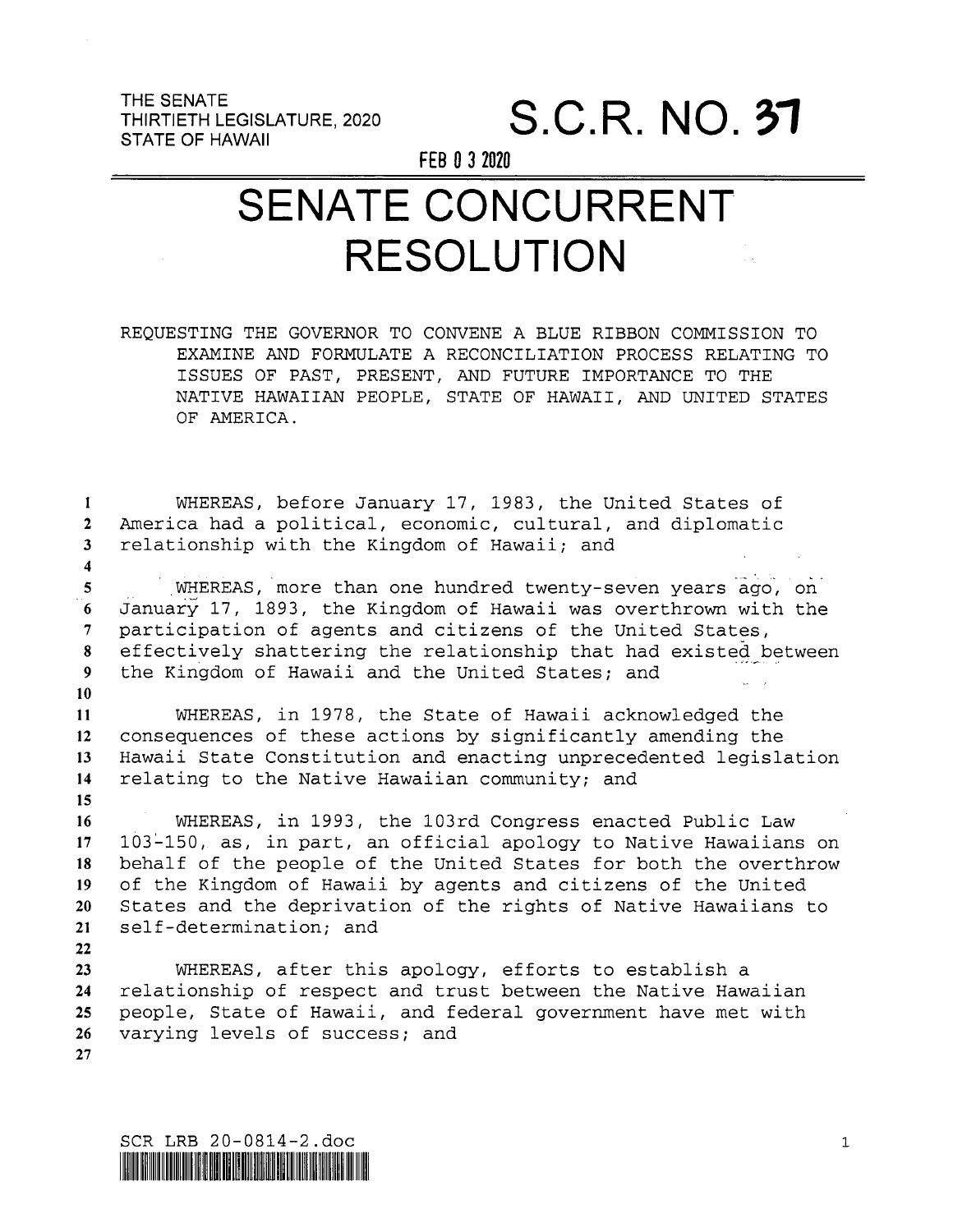## S.C.R. NO. 31

 $\mathbf{1}$ WHEREAS, there remains a pressing need to establish a new  $2<sup>1</sup>$ relationship based on reconciliation and trust between the  $3<sup>7</sup>$ Native Hawaiian people, the State of Hawaii, and the United  $\overline{4}$ States of America; and  $5<sup>1</sup>$ WHEREAS, establishing and engaging in a participatory and 6 meaningful process for reconciliation will ensure that issues of  $7<sup>7</sup>$ importance to the Native Hawaiian people, the State of Hawaii, 8  $9<sup>7</sup>$ and the United States are addressed; and  $10<sup>°</sup>$  $11$ WHEREAS, a process for reconciliation that focuses on <sup>a</sup> shared commitment to a positive future for the people of Hawaii will enable the people of Hawaii to move respectfully into the  $12<sup>7</sup>$  $13<sup>7</sup>$  $14$ future; and 15 16 WHEREAS, a process for reconciliation also will provide <sup>a</sup> participatory and meaningful process of engagement to address  $17<sup>7</sup>$ 18 current discord related to Mauna Kea, including issues related 19 to land use and stewardship as well as the environment, economy,  $20<sub>2</sub>$ culture, and science; now, therefore,  $21$  $22$ BE IT RESOLVED by the Senate of the Thirtieth Legislature of the State of Hawaii, Regular Session of 2020, the House of 23  $24$ Representatives concurring, that the Governor is requested to convene a Blue Ribbon Commission to examine and establish <sup>a</sup>  $25<sub>1</sub>$  $26$ reconciliation process relating to past, present, and future  $27$ issues of importance to the Native Hawaiian people, State of 28 Hawaii, and United States of America; and 29 30 BE IT FURTHER RESOLVED that the Legislature requests that any recommendations made by the Blue Ribbon Reconciliation  $31$  $32<sup>2</sup>$ Commission achieve the objectives of: 33 34 (l) Identifying processes that can be documented and replicated; and 35 36 37 (2) Proposing reconciliation measures that can be 38 implemented; and 39 40 BE IT FURTHER RESOLVED that the Governor is requested to 41 appoint one or more interested and experienced individuals to